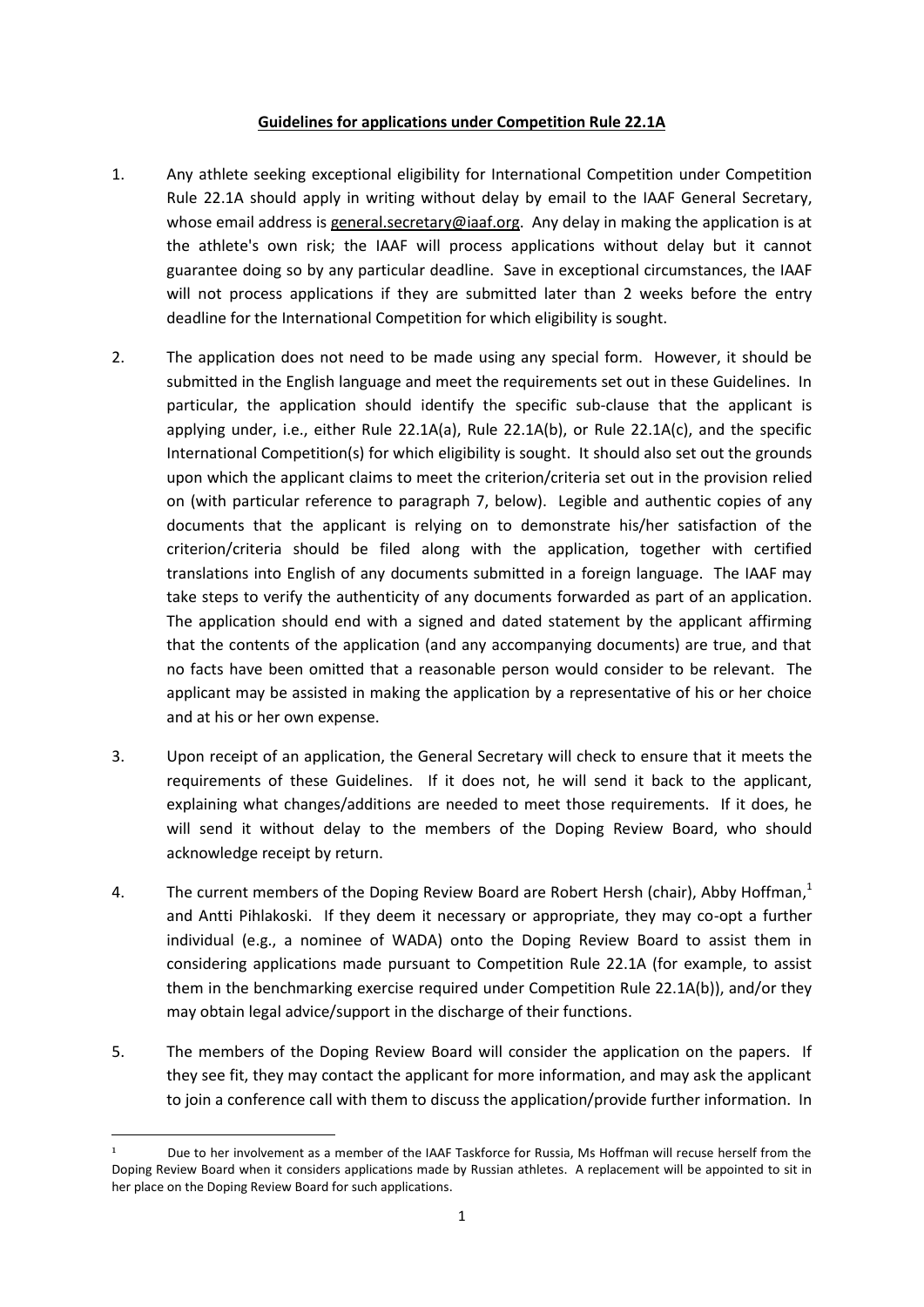his/her application, the applicant may request that the Doping Review Board allow him/her to make oral submissions to it in support of the application, which request should be supported with a detailed explanation of why oral submissions are necessary in all the circumstances of that case. For the avoidance of doubt, however, the applicant shall not have a right to be heard orally by the Doping Review Board (in person or by telephone conference call), and so should ensure that all of the necessary information is provided to the Doping Review Board as part of his/her written application.

- 6. The Doping Review Board shall grant an application under Competition Rule 22.1A only when the applicant has demonstrated to its comfortable satisfaction that he/she fully satisfies the relevant criterion/criteria specified in the sub-clause of Competition Rule 22.1A on which he/she is relying. The more important the International Competition in which the applicant is seeking to compete, the more corroborating evidence the applicant will have to provide in order to meet that burden.
- 7. Where the application is made pursuant to Competition Rule 22.1A(b), the Doping Review Board shall consider all such factors as it deems relevant, which may include (without limitation):
	- 7.1 The nature and extent of the applicant's contacts with officials, coaches, doctors, other support persons, and other appointees or representatives of his/her (now suspended) National Federation, and the period over which those contacts occurred.
	- 7.2 Any intelligence, investigation(s), and/or results management impacting upon or implicating the applicant.
	- 7.3 Whether any coach, doctor or other support person with whom the applicant has worked has ever been implicated in the commission of any anti-doping rule violation(s).
	- 7.4 Whether any samples previously provided by the applicant are currently in storage and/or subject to re-testing.
	- 7.5 What, in all of the circumstances of the case, including the nature and timing of the International Competition(s) for which eligibility is sought, is a 'sufficiently long period' for the athlete to have been subject to other (fully adequate) anti-doping systems outside of the country of his/her National Federation for purposes of Rule 22.1A(b) (the **'Relevant Period'**).
	- 7.6 The extent to which the applicant was outside of the country of his/her National Federation during the Relevant Period, and why (in particular, was he/she outside of the country in an individual capacity, or was he/she under the control or supervision of the National Federation, for example, as part of a team or delegation representing the National Federation, or attending a training camp organised by the National Federation?).